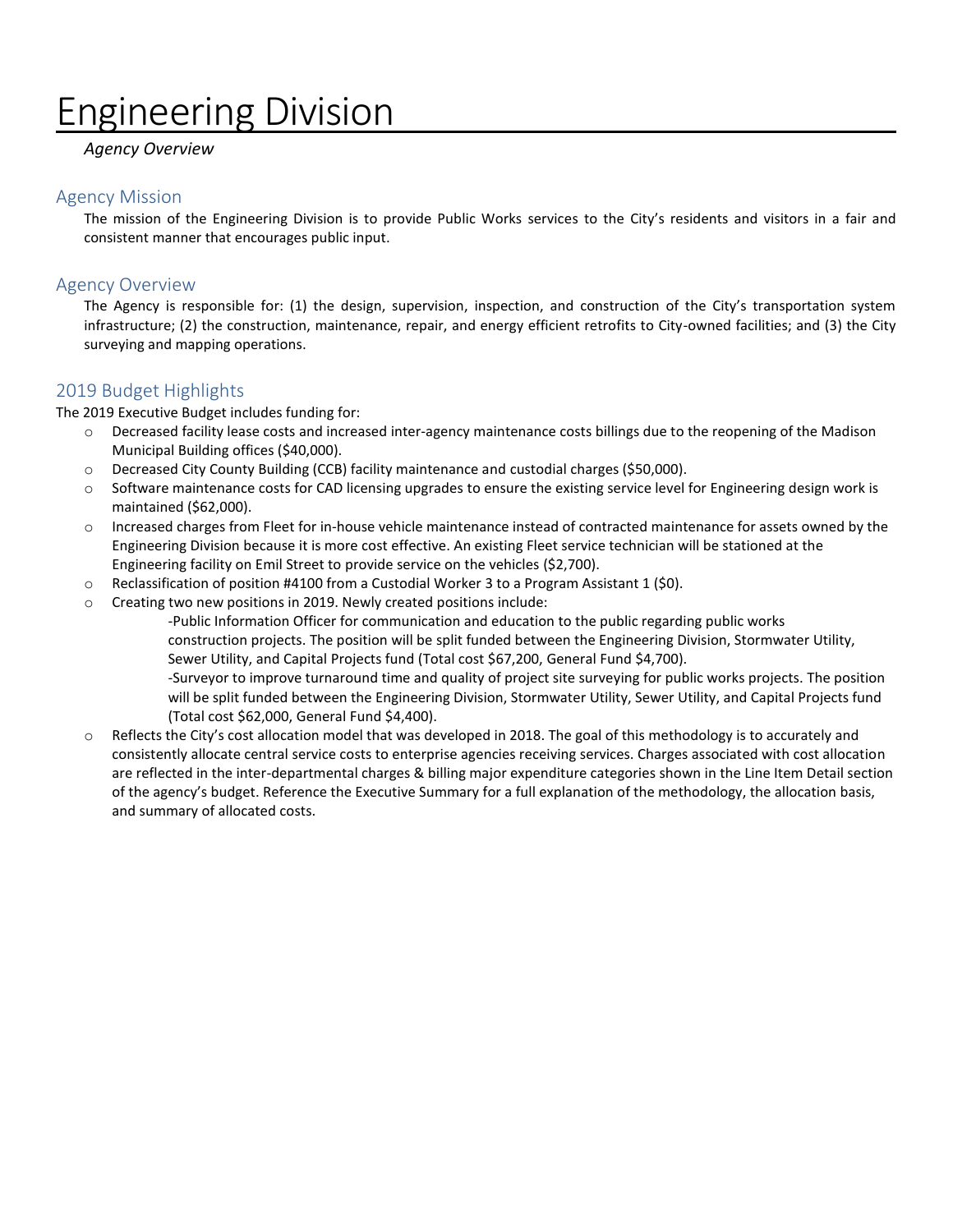### Budget by Service (All Funds)

|                                                | 2017 Actual    | 2018 Adopted    | 2018 Projected    | 2019 Request   | 2019 Executive |
|------------------------------------------------|----------------|-----------------|-------------------|----------------|----------------|
| Revenue                                        |                |                 |                   |                |                |
| Engineering & Administration                   | (132, 309)     | (130, 530)      | (130, 530)        | (151, 870)     | (151, 870)     |
| <b>Facilities Management</b>                   | (18)           |                 |                   |                |                |
| <b>Facilities Operations &amp; Maintenance</b> | (304, 264)     | (252,000)       | (152,000)         | (252,000)      | (252,000)      |
| <b>Total Revenue</b>                           | $(436,591)$ \$ | $(382, 530)$ \$ | $(282, 530)$ \$   | $(403,870)$ \$ | (403, 870)     |
| Expense                                        |                |                 |                   |                |                |
| Engineering & Administration                   | 3,125,654      | 3,181,550       | 3,161,066         | 3,170,216      | 2,993,508      |
| Mapping & Records                              | 447,987        | 457,174         | 465,954           | 440,801        | 447,132        |
| <b>Facilities Management</b>                   | 593.647        | 632,886         | 462,005           | 576,618        | 586,863        |
| <b>Facilities Operations &amp; Maintenance</b> | 870,813        | 1,030,911       | 756,156           | 698,538        | 730,827        |
| <b>Total Expense</b>                           | $5,038,101$ \$ | $5,302,521$ \$  | $4,845,181$ \$    | 4,886,173 \$   | 4,758,330      |
| <b>Net General Fund</b>                        | 4,601,510      | Ŝ<br>4,919,991  | - \$<br>4,562,651 | 4.482.303      | 4.354.460<br>S |

## Budget by Fund & Major<br>Fund: General

General

|                             | 2017 Actual          | 2018 Adopted             | 2018 Projected   | 2019 Request    | 2019 Executive |
|-----------------------------|----------------------|--------------------------|------------------|-----------------|----------------|
| Revenue                     |                      |                          |                  |                 |                |
| <b>Charges for Services</b> | (307, 883)           | (252,000)                | (152,000)        | (252,000)       | (252,000)      |
| Misc Revenue                | (124, 732)           | (130, 530)               | (130, 530)       | (151, 870)      | (151, 870)     |
| Other Finance Source        | (1,785)              |                          |                  |                 |                |
| Transfer In                 | (2, 192)             | $\overline{\phantom{a}}$ |                  |                 |                |
| <b>Total Revenue</b>        | \$<br>$(436,591)$ \$ | $(382,530)$ \$           | $(282, 530)$ \$  | $(403, 870)$ \$ | (403, 870)     |
| Expense                     |                      |                          |                  |                 |                |
| <b>Salaries</b>             | 3,758,136            | 3,750,052                | 3,677,048        | 3,907,214       | 4,034,004      |
| <b>Benefits</b>             | 1,306,284            | 1,584,848                | 1,235,414        | 1,341,217       | 1,314,429      |
| <b>Supplies</b>             | 302,129              | 321,480                  | 298,981          | 346,580         | 346,580        |
| <b>Purchased Services</b>   | 775,984              | 875,726                  | 863,323          | 709,899         | 773,073        |
| Inter Departmental Charges  | 410,539              | 369,169                  | 369,169          | 387,495         | 392,263        |
| Inter Departmental Billing  | (1,514,971)          | (1,598,754)              | (1,598,754)      | (1,806,232)     | (2,102,019)    |
| <b>Total Expense</b>        | \$<br>$5,038,101$ \$ | $5,302,521$ \$           | $4,845,181$ \$   | $4,886,173$ \$  | 4,758,330      |
| <b>Net General Fund</b>     | 4,601,510            | 4,919,991<br>S           | - Ś<br>4,562,651 | 4,482,303<br>S  | 4,354,460<br>S |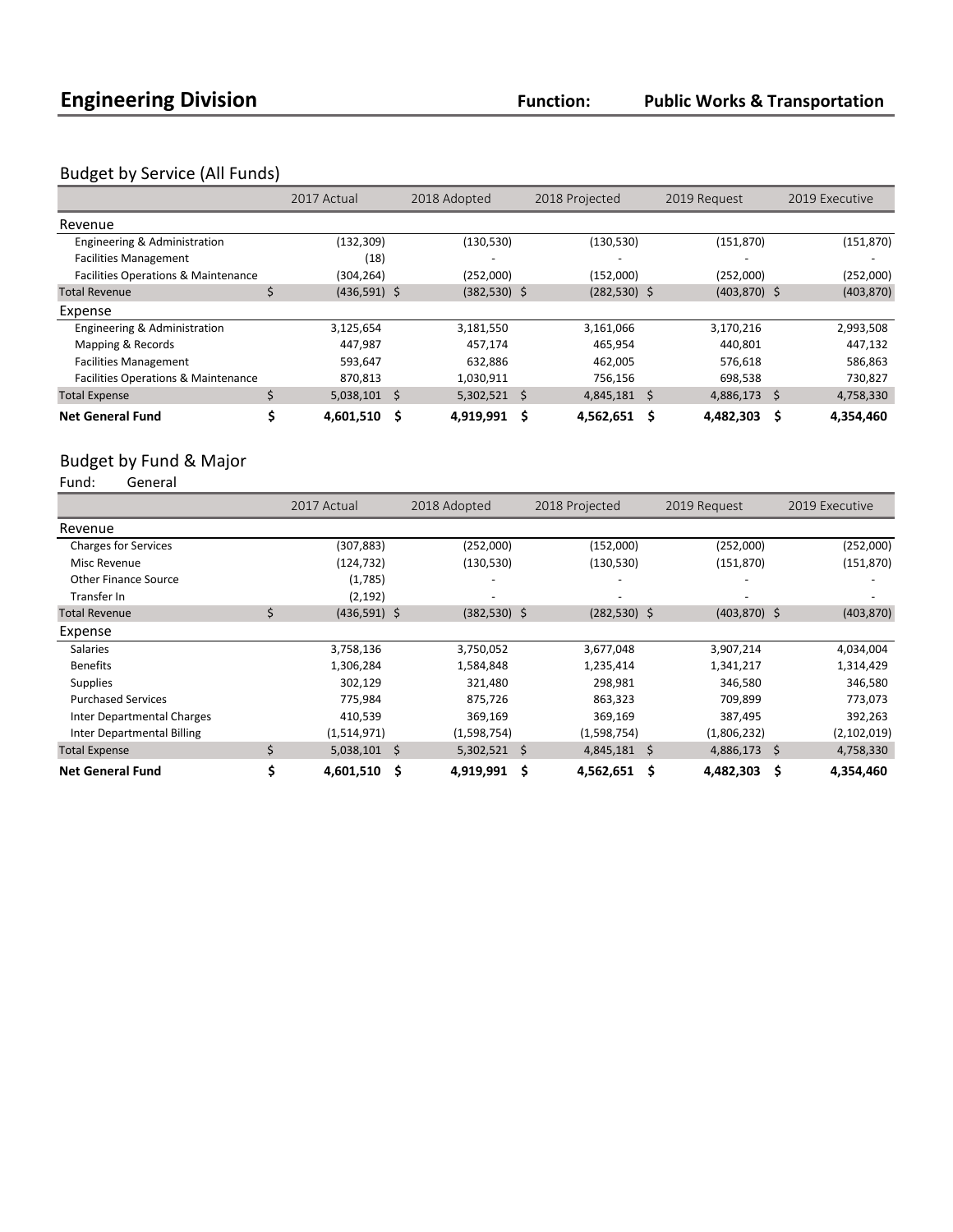*Service Overview*

#### **Service:** Engineering & Administration

#### Service Description

This service is responsible for design, management, contract administration, and administrative support to the Engineering Division's transportation and pedestrian infrastructure projects. This service oversees projects pertaining to: 1) Streets and Bridges, 2) Sidewalks, 3) Bike Paths, and 4) Environmental improvements for remediating soil and groundwater contamination.

#### 2019 Planned Activities

• Continue to plan, design, construct and inspect transportation infrastructure to support future project prioritization.

#### Service Budget by Account Type

|                           | 2017 Actual | 2018 Adopted | 2018 Projected | 2019 Request | 2019 Executive |
|---------------------------|-------------|--------------|----------------|--------------|----------------|
| Revenue                   | (132.309)   | (130.530)    | (130,530)      | (151.870)    | (151, 870)     |
| Expense                   | 3.125.654   | 3.181.550    | 3,161,066      | 3.170.216    | 2,993,508      |
| <b>Net Service Budget</b> | 2,993,345   | 3.051.020    | 3,030,536      | 3,018,346    | 2,841,638      |

#### **Service: Mapping & Records**

Service Description

This service provides oversight for new subdivisions, land divisions, conditional use permits, parking lot plans, applications for building permits, legal land descriptions, mapping and surveying services for land acquisitions, land disposals, street rights-of-way issues, street vacations, and other requested land record services required to support the maintenance, acquisition or disposal of City of Madison real estate. The service also maintains the City's Official Map, Assessors' Parcel Maps, Fire Department Run Maps, Police Sector Maps, storm sewer records, storm water utility records and billings, sanitary sewer records, public land survey monument records and assigns street names and addresses, and conducts aerial imagery projects to provide digital imagery and electronic mapping to both internal and external customers. The goal of this service is to protect the land interests of the City of Madison and to accurately maintain the City's official maps.

2019 Planned Activities

- Complete a full conversion to AutoCAD/ArcGIS software.
- Develop a GIS framework in cooperation with Information Technology and the Assessor's Office for the future Town of Madison annexation.
- Implement an automated process for creating GIS features from CAD data.

#### Service Budget by Account Type

|                           | 2017 Actual | 2018 Adopted | 2018 Projected |         | 2019 Request |         | 2019 Executive |         |
|---------------------------|-------------|--------------|----------------|---------|--------------|---------|----------------|---------|
| Revenue                   |             | -            |                |         |              | -       |                |         |
| Expense                   | 447.987     | 457.174      |                | 465.954 |              | 440.801 |                | 447,132 |
| <b>Net Service Budget</b> | 447,987     | 457.174      |                | 465,954 |              | 440.801 |                | 447.132 |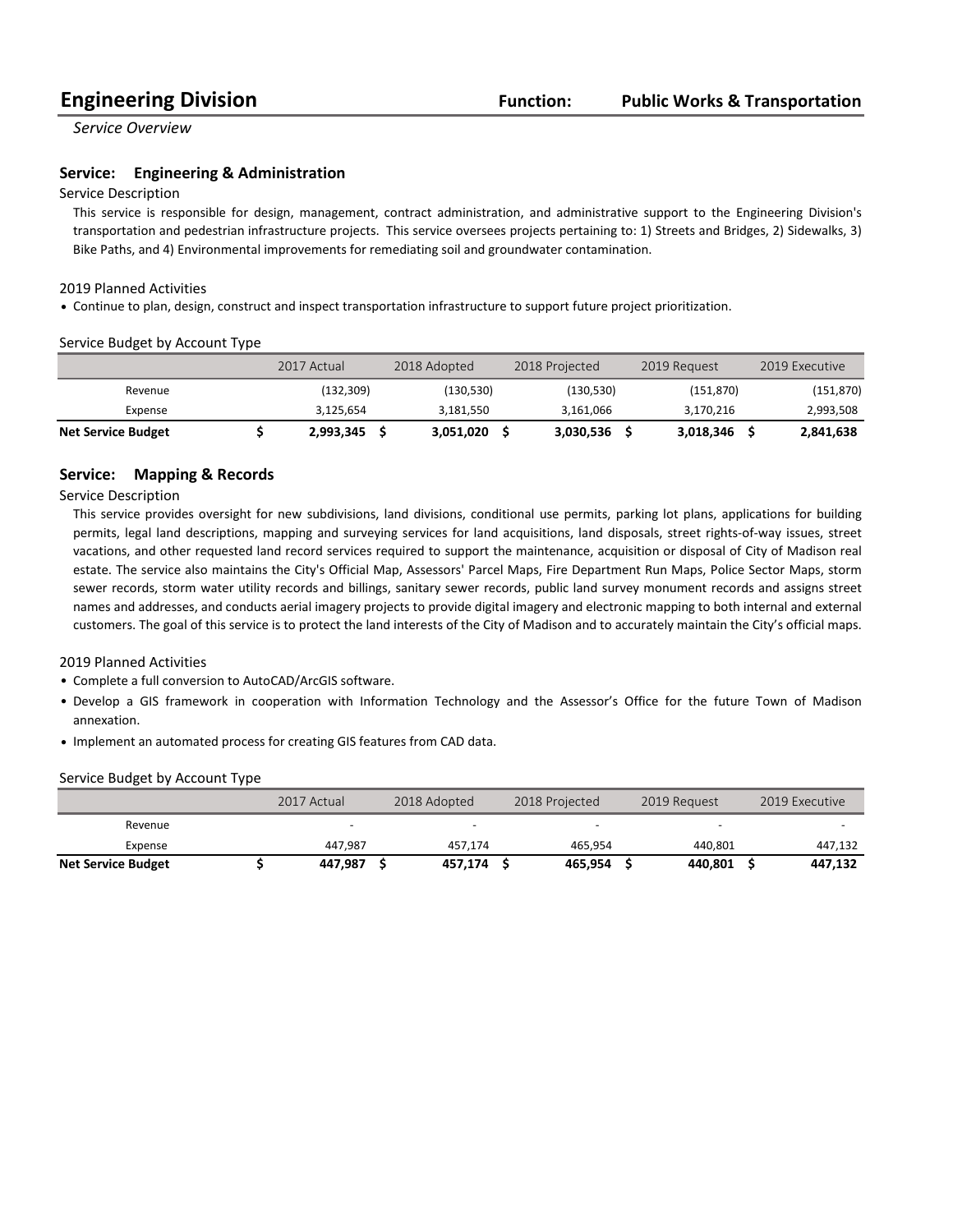*Service Overview*

#### **Service:** Facilities Operations & Maintenance

#### Service Description

This service is responsible for the maintenance and operational oversight of City-owned facilities including: the Madison Municipal Building (MMB), the Fairchild Building, 6 district police stations, the police training center, 14 fire stations, 7 Public Works facilities, the Madison Senior Center, 6 parking ramps, 3 leased facilities, and various storage buildings. The goals of this service are to: 1) improve the operational efficiency of the facilities by implementing energy savings components to the scheduled facility improvements, and 2) optimize municipal investment by increasing the useful life of the City's facilities.

#### 2019 Planned Activities

- Continue the Green Power program to achieve the goal of self-generating 1 Megawatt of energy by 2020.
- Continue preventative maintenance practices and in-house installation of mechanical systems in City facilities.
- Enhance the reporting functionality of the Computerized Maintenance Management System (CMMS).
- Continue the mentorship program for a youth apprentice and HVAC/R Technician trainee.

#### Service Budget by Account Type

|                           | 2017 Actual | 2018 Adopted | 2018 Projected |           | 2019 Request | 2019 Executive |
|---------------------------|-------------|--------------|----------------|-----------|--------------|----------------|
| Revenue                   | (304,264)   | (252,000)    |                | (152,000) | (252,000)    | (252,000)      |
| Expense                   | 870.813     | 1.030.911    |                | 756.156   | 698.538      | 730,827        |
| <b>Net Service Budget</b> | 566.548     | 778.911      |                | 604.156   | 446.538      | 478,827        |

#### **Service:** Facilities Management

Service Description

This service is responsible for the design, project management, and construction supervision of remodeling and construction projects for City-owned facilities. The goal of this service is to implement projects that decrease energy use, conserve water, use renewable sources of energy, and provide high quality facilities.

2019 Planned Activities

- Maintain the existing level of service to provide for the development of 25 capital budget facilities projects and programs.
- Implement the 100% Renewable/Zero Net Carbon plan.
- Evaluate facility projects to accurately identify scope and cost estimates for out-year capital projects in the CIP.

#### Service Budget by Account Type

|                           | 2017 Actual |  | 2018 Adopted |  | 2018 Projected |  | 2019 Request |  | 2019 Executive |  |
|---------------------------|-------------|--|--------------|--|----------------|--|--------------|--|----------------|--|
| Revenue                   | (18)        |  |              |  |                |  |              |  |                |  |
| Expense                   | 593.647     |  | 632.886      |  | 462.005        |  | 576.618      |  | 586,863        |  |
| <b>Net Service Budget</b> | 593,629     |  | 632,886      |  | 462,005        |  | 576.618      |  | 586,863        |  |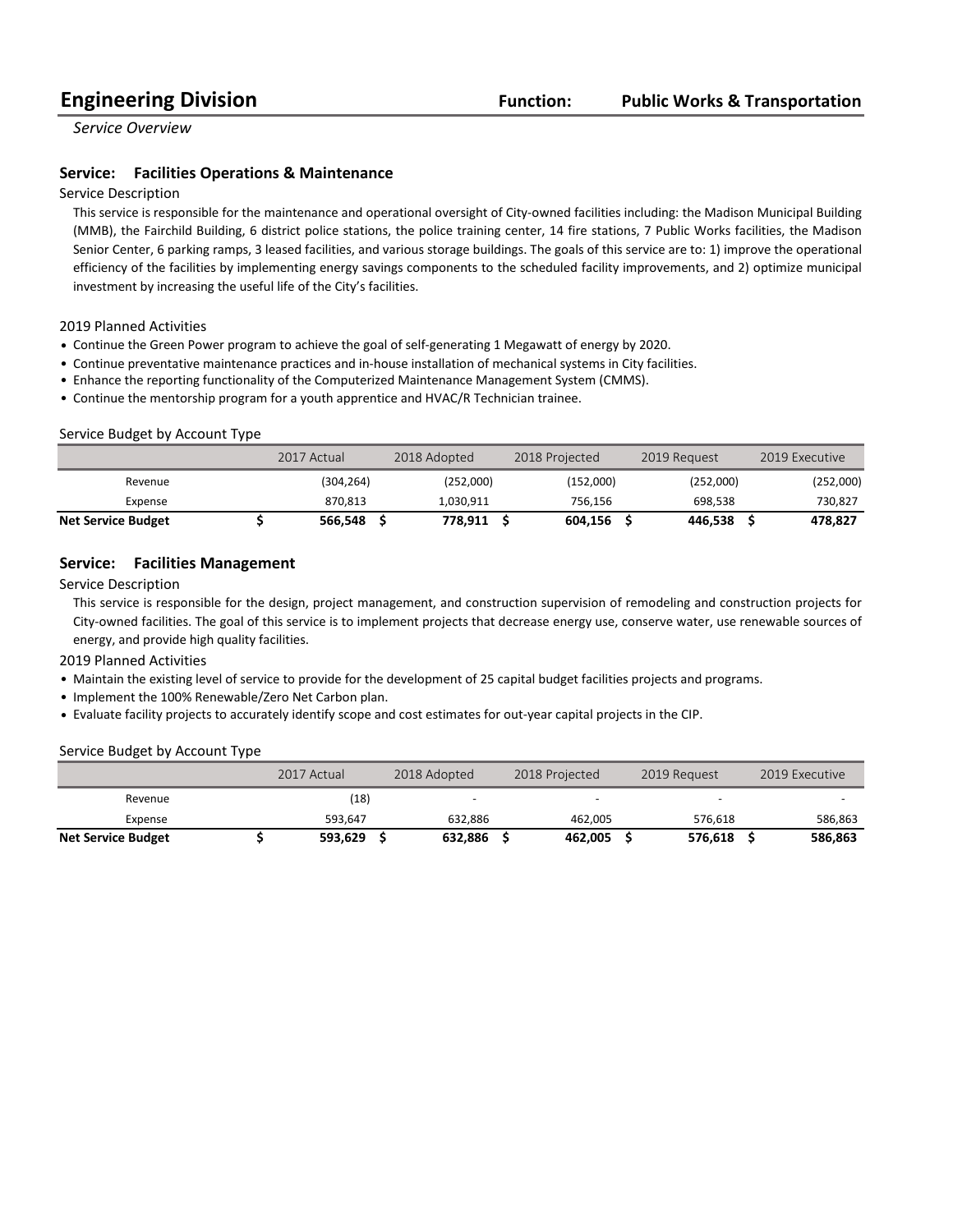**Line Item Detail** 

**Agency Primary Fund: General** 

#### **Charges for Service**

|                                   | 2017 Actual           | 2018 Adopted    |      | 2018 Projected |    | 2019 Request    |             | 2019 Executive |
|-----------------------------------|-----------------------|-----------------|------|----------------|----|-----------------|-------------|----------------|
| Sale Of Recyclables               | (3,867)               | (2,000)         |      | (2,000)        |    | (2,000)         |             | (2,000)        |
| <b>Facility Rental</b>            | (4, 965)              |                 |      | $\overline{a}$ |    | $\overline{a}$  |             |                |
| Reimbursement Of Expense          | (299,050)             | (250,000)       |      | (150,000)      |    | (250,000)       |             | (250,000)      |
| <b>TOTAL</b>                      | \$<br>$(307, 883)$ \$ | $(252,000)$ \$  |      | $(152,000)$ \$ |    | $(252,000)$ \$  |             | (252,000)      |
| <b>Misc Revenue</b>               |                       |                 |      |                |    |                 |             |                |
|                                   | 2017 Actual           | 2018 Adopted    |      | 2018 Projected |    | 2019 Request    |             | 2019 Executive |
| Miscellaneous Revenue             | (124, 732)            | (130, 530)      |      | (130, 530)     |    | (151, 870)      |             | (151, 870)     |
| <b>TOTAL</b>                      | \$<br>$(124, 732)$ \$ | $(130,530)$ \$  |      | $(130,530)$ \$ |    | $(151, 870)$ \$ |             | (151, 870)     |
| <b>Other Finance Sources</b>      |                       |                 |      |                |    |                 |             |                |
|                                   | 2017 Actual           | 2018 Adopted    |      | 2018 Projected |    | 2019 Request    |             | 2019 Executive |
| Sale Of Assets                    | (1,785)               | $\sim$          |      | $\sim$         |    | $\sim$          |             |                |
| <b>TOTAL</b>                      | \$<br>$(1,785)$ \$    |                 | \$   |                | Ŝ. |                 | $-5$        |                |
| <b>Transfer In</b>                |                       |                 |      |                |    |                 |             |                |
|                                   | 2017 Actual           | 2018 Adopted    |      | 2018 Projected |    | 2019 Request    |             | 2019 Executive |
| Transfer In From Insurance        | (2, 192)              |                 |      |                |    |                 |             |                |
| <b>TOTAL</b>                      | \$<br>$(2, 192)$ \$   | ÷.              | \$   | $\overline{a}$ | \$ |                 | $-\sqrt{2}$ |                |
| <b>Salaries</b>                   |                       |                 |      |                |    |                 |             |                |
|                                   | 2017 Actual           | 2018 Adopted    |      | 2018 Projected |    | 2019 Request    |             | 2019 Executive |
| Permanent Wages                   | 3,288,431             | 3,580,452       |      | 3,243,510      |    | 3,623,261       |             | 3,750,051      |
| <b>Salary Savings</b>             |                       | (200,000)       |      |                |    | (50,000)        |             | (50,000)       |
| <b>Pending Personnel</b>          |                       | 13,335          |      |                |    | (22, 312)       |             | (22, 312)      |
| Premium Pay                       | 15,009                | 15,500          |      | 17,447         |    | 15,500          |             | 15,500         |
| <b>Workers Compensation Wages</b> | 350                   |                 |      |                |    |                 |             |                |
| <b>Compensated Absence</b>        | 73,562                | 45,000          |      | 66,586         |    | 45,000          |             | 45,000         |
| <b>Hourly Wages</b>               | 236,521               | 144,865         |      | 208,192        |    | 144,865         |             | 144,865        |
| <b>Overtime Wages Permanent</b>   | 136,313               | 143,200         |      | 136,036        |    | 143,200         |             | 143,200        |
| <b>Overtime Wages Hourly</b>      | 7,609                 | 7,700           |      | 5,277          |    | 7,700           |             | 7,700          |
| <b>Election Officials Wages</b>   | 341                   |                 |      |                |    |                 |             |                |
| <b>TOTAL</b>                      | \$<br>3,758,136       | \$<br>3,750,052 | - \$ | 3,677,048      | \$ | 3,907,214       | \$.         | 4,034,004      |
| <b>Benefits</b>                   |                       |                 |      |                |    |                 |             |                |
|                                   | 2017 Actual           | 2018 Adopted    |      | 2018 Projected |    | 2019 Request    |             | 2019 Executive |
| Comp Absence Escrow               | 121,768               | 65,000          |      | 103,928        |    | 65,000          |             | 65,000         |
| <b>Health Insurance Benefit</b>   | 611,393               | 682,511         |      | 591,913        |    | 675,496         |             | 637,654        |
| Wage Insurance Benefit            | 13,490                | 19,918          |      | 13,301         |    | 20,606          |             | 20,606         |
| WRS                               | 240,932               | 366,215         |      | 226,524        |    | 248,859         |             | 251,720        |
| <b>FICA Medicare Benefits</b>     | 279,161               | 411,096         |      | 260,130        |    | 291,148         |             | 298,070        |
| Licenses & Certifications         | 240                   | 1,000           |      | 240            |    | 1,000           |             | 1,000          |
| Post Employment Health Plans      | 39,300                | 39,108          |      | 39,378         |    | 39,108          |             | 40,379         |
| <b>TOTAL</b>                      | \$<br>1,306,284       | \$<br>1,584,848 | \$   | 1,235,414      | \$ | 1,341,217       | \$          | 1,314,429      |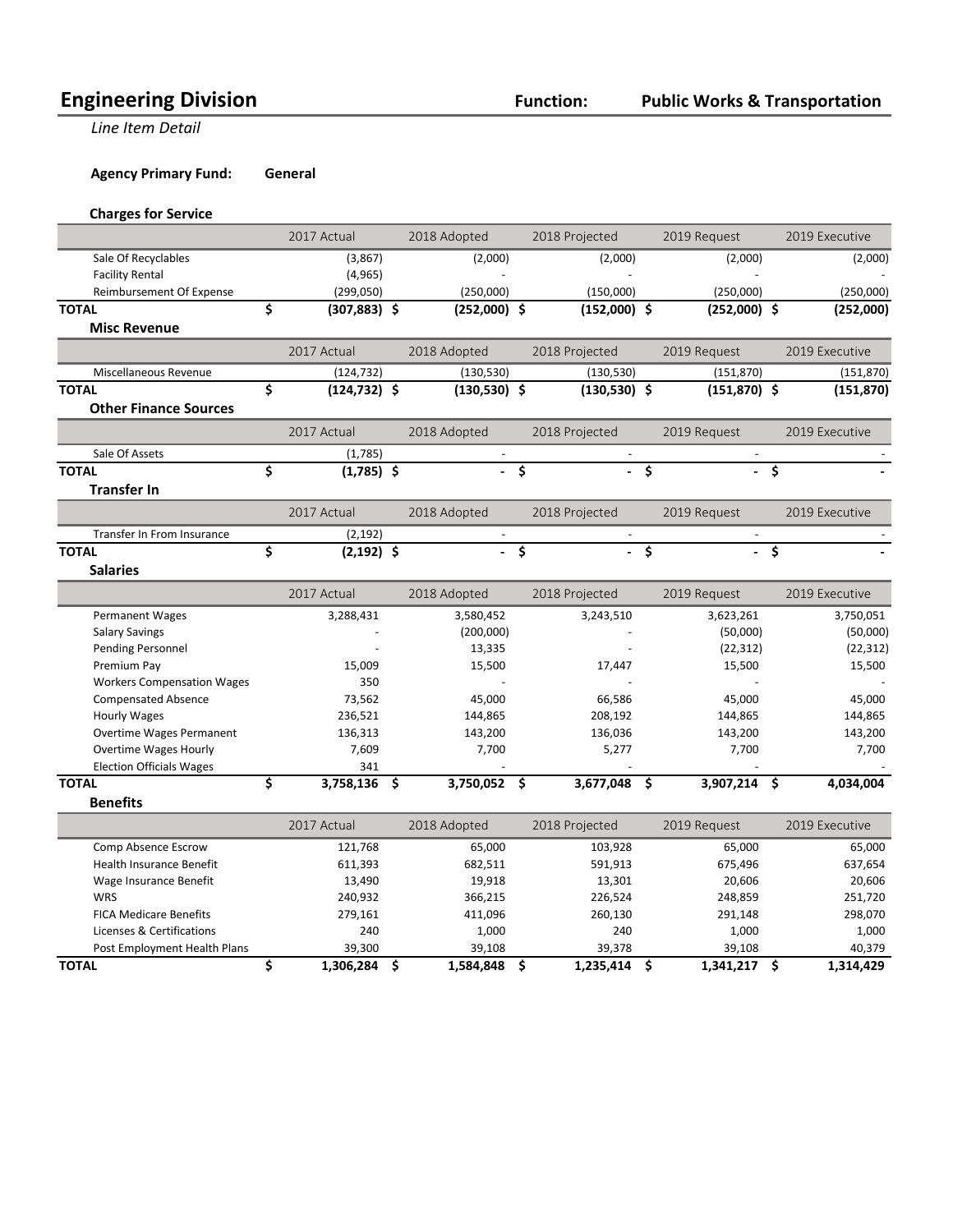#### **Public Works & Transportation**

**Line Item Detail** 

**Agency Primary Fund: General** 

#### **Supplies**

 $\overline{\phantom{a}}$ 

|                                  | 2017 Actual   | 2018 Adopted |         | 2018 Projected | 2019 Request  | 2019 Executive |
|----------------------------------|---------------|--------------|---------|----------------|---------------|----------------|
| <b>Office Supplies</b>           | 6,556         |              | 8,000   | 7,000          | 7,000         | 7,000          |
| Copy Printing Supplies           | 7,423         |              | 8,800   | 8,000          | 8,500         | 8,500          |
| Furniture                        | 3,612         |              | 2,500   | 2,482          | 2,500         | 2,500          |
| <b>Hardware Supplies</b>         | 10,641        |              | 15,000  | 20,000         | 10,000        | 10,000         |
| Software Lic & Supplies          | 17,179        |              | 19,220  | 19,000         | 12,670        | 12,670         |
| Postage                          | 14,905        |              | 15,000  | 15,000         | 15,000        | 15,000         |
| <b>Books &amp; Subscriptions</b> | 1,071         |              | 1,500   | 1,400          | 1,500         | 1,500          |
| <b>Work Supplies</b>             | 31,847        |              | 52,100  | 39,041         | 53,500        | 53,500         |
| Janitorial Supplies              | 58,969        |              | 30,000  | 30,000         | 40,000        | 40,000         |
| <b>Safety Supplies</b>           | 4,082         |              | 8,000   | 5,417          | 8,000         | 8,000          |
| Snow Removal Supplies            | 1,679         |              |         | 1,000          | 1,500         | 1,500          |
| <b>Uniform Clothing Supplies</b> | 1,922         |              | 750     | 1,741          | 2,000         | 2,000          |
| Food And Beverage                | 234           |              |         | 223            |               |                |
| <b>Building</b>                  | 408           |              |         |                |               |                |
| <b>Building Supplies</b>         | 13,002        |              | 25,000  | 16,907         | 20,000        | 20,000         |
| <b>Electrical Supplies</b>       | 32,036        |              | 25,000  | 27,515         | 35,000        | 35,000         |
| <b>HVAC Supplies</b>             | 30,734        |              | 50,000  | 48,800         | 55,000        | 55,000         |
| <b>Plumbing Supplies</b>         | 23,058        |              | 25,000  | 27,538         | 35,000        | 35,000         |
| Landscaping Supplies             | 7,433         |              | 12,000  | 9,249          | 10,000        | 10,000         |
| Machinery And Equipment          | 24,702        |              | 7,110   | 3,683          | 17,410        | 17,410         |
| <b>Equipment Supplies</b>        | 10,635        |              | 16,500  | 14,986         | 12,000        | 12,000         |
| TOTAL                            | \$<br>302,129 | \$           | 321,480 | \$<br>298,981  | \$<br>346,580 | \$<br>346,580  |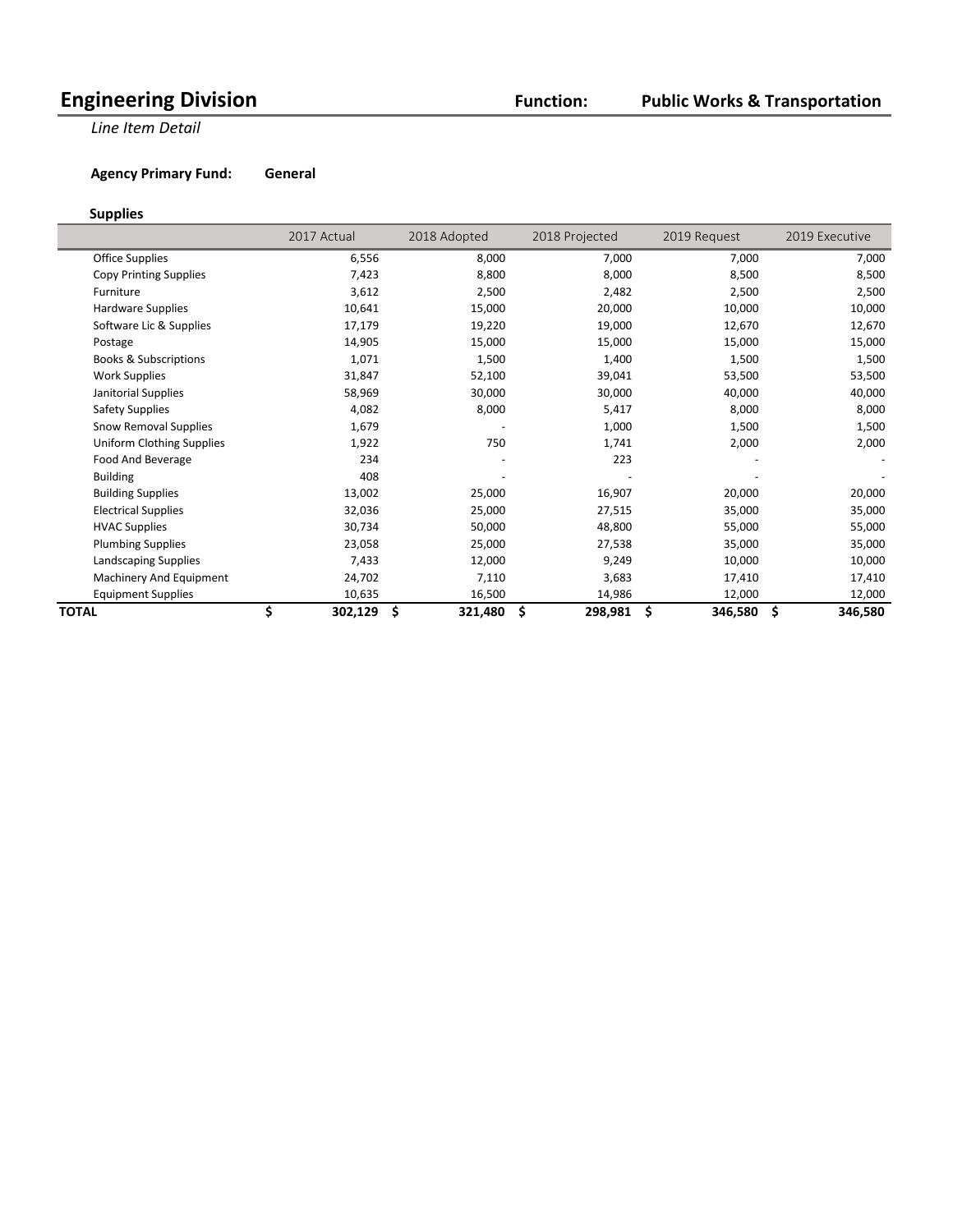#### **Public Works & Transportation**

**Line Item Detail** 

**Agency Primary Fund: General** 

#### **Purchased Services**

|                                     | 2017 Actual         | 2018 Adopted | 2018 Projected | 2019 Request  | 2019 Executive |
|-------------------------------------|---------------------|--------------|----------------|---------------|----------------|
| <b>Natural Gas</b>                  | 10,768              | 21,730       | 16,410         | 19,800        | 19,800         |
| Electricity                         | 9,880               | 30,050       | 30,056         | 128,370       | 128,370        |
| Water                               | 5,621               | 12,150       | 10,363         | 11,110        | 11,110         |
| Sewer                               | 969                 | 390          | 956            | 1,470         | 1,470          |
| Stormwater                          | 17,662              | 19,590       | 16,937         | 19,910        | 19,910         |
| Telephone                           | 5,054               | 5,412        | 4,251          | 2,340         | 8,266          |
| Cellular Telephone                  | 9,647               | 10,270       | 10,722         | 10,274        | 10,274         |
| <b>Building Improv Repair Maint</b> | 15,793              | 25,000       | 27,454         | 27,500        | 27,500         |
| <b>Waste Disposal</b>               | 794                 |              |                | 8,500         | 8,500          |
| Pest Control                        | 4,469               | 6,500        | 6,569          | 8,825         | 8,825          |
| <b>Elevator Repair</b>              | 2,632               | 1,550        | 3,710          | 7,500         | 7,500          |
| <b>Facility Rental</b>              | 291,444             | 242,870      | 242,870        |               |                |
| <b>Custodial Bldg Use Charges</b>   | 35,827              | 97,307       | 97,307         | 43,483        | 44,494         |
| Process Fees Recyclables            | 426                 | 750          | 346            | 750           | 750            |
| Grounds Improv Repair Maint         | 9,780               | 6,500        | 5,880          | 6,500         | 6,500          |
| Landscaping                         | 128,704             | 145,000      | 140,000        | 145,000       | 145,000        |
| Office Equipment Repair             |                     | 200          |                | 200           | 200            |
| <b>Equipment Mntc</b>               | 24,821              | 8,000        | 14,537         | 15,000        | 15,000         |
| System & Software Mntc              | 42,375              | 43,275       | 46,874         | 52,208        | 108,445        |
| Vehicle Repair & Mntc               | 2,997               | 7,500        | 4,000          | 4,800         | 4,800          |
| Rental Of Equipment                 | 8,507               | 3,350        | 6,203          | 3,350         | 3,350          |
| <b>Street Mntc</b>                  | (116)               |              |                |               |                |
| Plant In Service Mntc               | $\overline{2}$      |              |                |               |                |
| Recruitment                         | 977                 | 1,000        | 1,874          | 1,000         | 1,000          |
| Mileage                             | 22,529              | 18,000       | 20,298         | 22,000        | 22,000         |
| Conferences & Training              | 9,945               | 15,000       | 14,641         | 10,000        | 10,000         |
| Memberships                         | 9,110               | 10,911       | 5,309          | 11,539        | 11,539         |
| <b>Medical Services</b>             | 59                  | 850          | 236            | 500           | 500            |
| Delivery Freight Charges            | 902                 | 750          | 1,005          | 1,000         | 1,000          |
| <b>Storage Services</b>             | 860                 | 891          | 798            | 890           | 890            |
| Mortgage & Title Services           | 1,500               |              |                |               |                |
| <b>Consulting Services</b>          | 59,453              | 64,040       | 61,238         | 64,040        | 64,040         |
| <b>Advertising Services</b>         | 2,649               | 2,500        | 2,774          | 2,700         | 2,700          |
| <b>Inspection Services</b>          | 2,130               | 5,000        | 2,200          | 5,000         | 5,000          |
| <b>Parking Towing Services</b>      | 10                  |              | 152            | 100           | 100            |
| <b>Security Services</b>            | 1,531               | 1,750        | 1,600          | 6,500         | 6,500          |
| Other Services & Expenses           | 15,556              | 45,700       | 47,828         | 45,800        | 45,800         |
| Taxes & Special Assessments         | 19,450              | 20,450       | 16,645         | 20,450        | 20,450         |
| Permits & Licenses                  | 1,269               | 1,490        | 1,279          | 1,490         | 1,490          |
| <b>TOTAL</b>                        | \$<br>775,984<br>\$ | 875,726      | \$<br>863,323  | \$<br>709,899 | \$<br>773,073  |

**Inter-Departmental Charges**

|                               | 2017 Actual | 2018 Adopted | 2018 Projected | 2019 Request | 2019 Executive |
|-------------------------------|-------------|--------------|----------------|--------------|----------------|
| ID Charge From Engineering    | 13,080      | 13,080       | 13,080         | 18,865       | 18,865         |
| ID Charge From Fleet Services | 37,597      | 31,299       | 31,299         | 34,325       | 34,325         |
| ID Charge From Landfill       | 5,923       | 8,400        | 8,400          | 8,400        | 8,400          |
| ID Charge From Traffic Eng    | 4,003       | 4,698        | 4,698          | 4,698        | 9,466          |
| ID Charge From Insurance      | 38,999      | 54,002       | 54,002         | 63,130       | 63,130         |
| ID Charge From Workers Comp   | 156,659     | 102,690      | 102,690        | 103,077      | 103,077        |
| ID Charge From Sewer          | 88,826      | 75.000       | 75.000         | 85,000       | 85,000         |
| ID Charge From Stormwater     | 65,451      | 80,000       | 80,000         | 70,000       | 70,000         |
| <b>TOTAL</b>                  | 410.539     | 369.169      | 369.169        | 387,495      | 392.263        |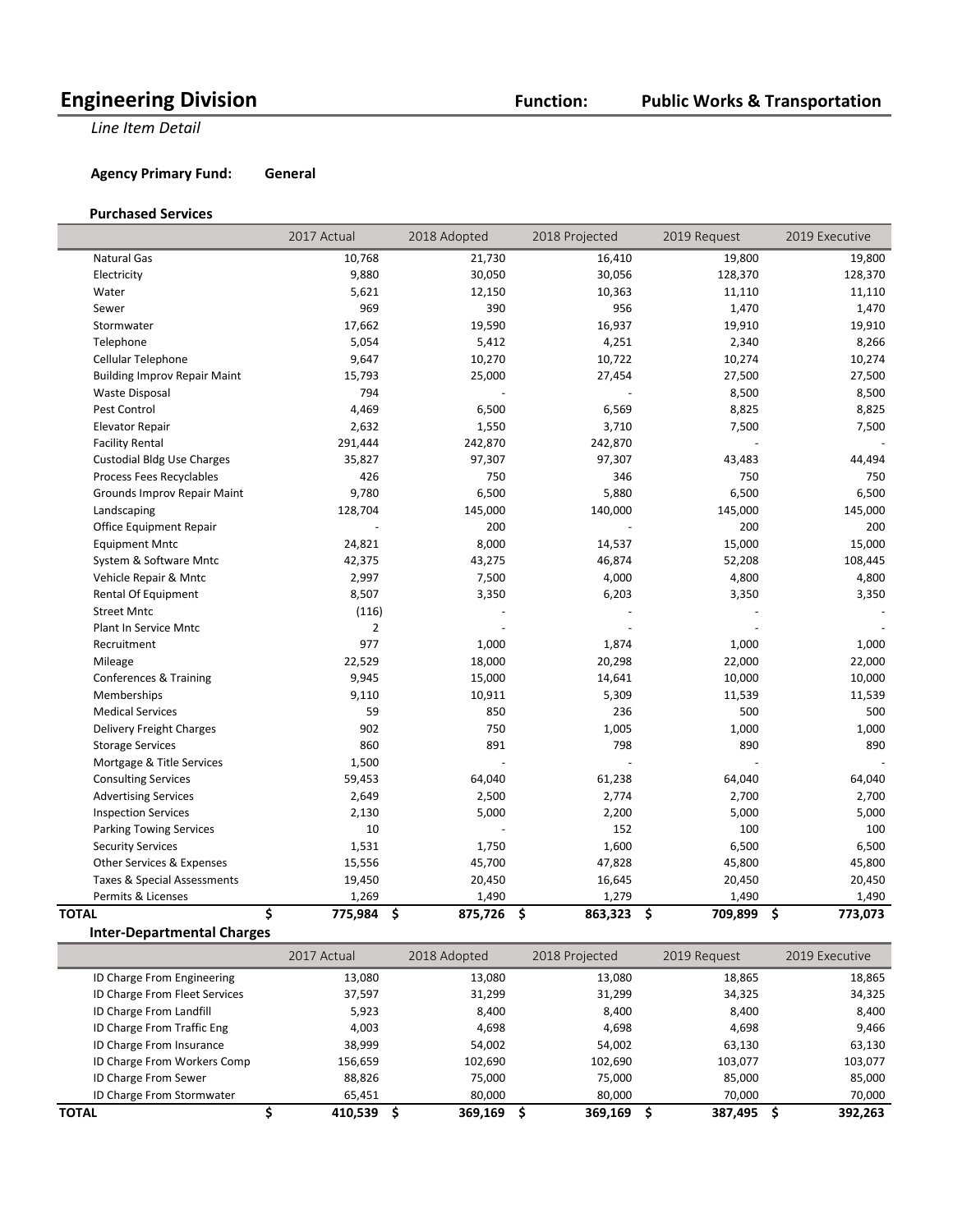#### **Public Works & Transportation**

**Line Item Detail** 

 $\overline{\phantom{a}}$ 

**Agency Primary Fund: General** 

#### **Inter-Departmental Billings**

|                                | 2017 Actual       | 2018 Adopted            | 2018 Projected | 2019 Request      | 2019 Executive    |
|--------------------------------|-------------------|-------------------------|----------------|-------------------|-------------------|
| ID Billing To Human Resources  | (33, 767)         | (33, 767)               | (33, 767)      | (66, 104)         | (66, 104)         |
| ID Billing To Information Tec  |                   | (969)<br>(969)          | (969)          | (969)             | (969)             |
| ID Billing To Fire             | (278, 163)        | (278, 163)              | (278, 163)     | (290, 883)        | (290, 883)        |
| ID Billing To Police           | (536, 303)        | (611, 303)              | (611, 303)     | (644, 424)        | (644, 424)        |
| ID Billing To Public Health    | (13, 130)         | (13, 130)               | (13, 130)      | (13, 130)         | (13, 130)         |
| ID Billing To Engineering      | (13,080)          | (13,080)                | (13,080)       | (18, 865)         | (18, 865)         |
| ID Billing To Fleet Services   | (27,065)          | (27,065)                | (27,065)       | (27,065)          | (27,065)          |
| ID Billing To Landfill         | (11,889)          | (12, 468)               | (12, 468)      | (14, 686)         | (28, 562)         |
| ID Billing To Streets          | (55, 152)         | (55, 152)               | (55, 152)      | (55, 153)         | (55, 153)         |
| ID Billing To Traffic Eng      | (54, 539)         | (54, 539)               | (54, 539)      | (62,060)          | (62,060)          |
| ID Billing To Library          |                   | (3,537)<br>(3,537)      | (3,537)        | (3,537)           | (3,537)           |
| ID Billing To Parks            | (14, 111)         | (14, 111)               | (14, 111)      | (14, 111)         | (14, 111)         |
| ID Billing To Bldg Inspection  | (62, 598)         | (62, 598)               | (62, 598)      | (113, 620)        | (113, 620)        |
| ID Billing To CDBG             | (41,703)          | (41,703)                | (41,703)       |                   |                   |
| ID Billing To Community Dev    | (38,090)          | (38,090)                | (38,090)       | (97, 677)         | (97, 677)         |
| ID Billing To Economic Dev     | (59, 539)         | (59, 539)               | (59, 539)      | (55, 395)         | (55, 395)         |
| ID Billing To Office Of Dir Pl | (16, 245)         | (16, 245)               | (16, 245)      | (15, 388)         | (15, 388)         |
| ID Billing To Planning         | (79, 364)         | (79, 364)               | (79, 364)      | (80, 304)         | (80, 304)         |
| ID Billing To Monona Terrace   |                   |                         |                |                   | (690)             |
| ID Billing To Parking          | (37, 269)         | (37, 269)               | (37, 269)      | (41, 970)         | (64, 127)         |
| ID Billing To Sewer            | (53, 506)         | (56, 917)               | (56, 917)      | (66, 249)         | (187,062)         |
| ID Billing To Stormwater       | (33, 742)         | (38, 536)               | (38, 536)      | (44, 212)         | (172, 665)        |
| ID Billing To Transit          |                   |                         |                |                   | (3,888)           |
| ID Billing To Water            |                   |                         |                |                   | (5, 910)          |
| ID Billing To CDA              | (51, 209)         | (51, 209)               | (51, 209)      | (80, 430)         | (80, 430)         |
| TOTAL                          | \$<br>(1,514,971) | $(1,598,754)$ \$<br>\$. | (1,598,754)    | \$<br>(1,806,232) | \$<br>(2,102,019) |